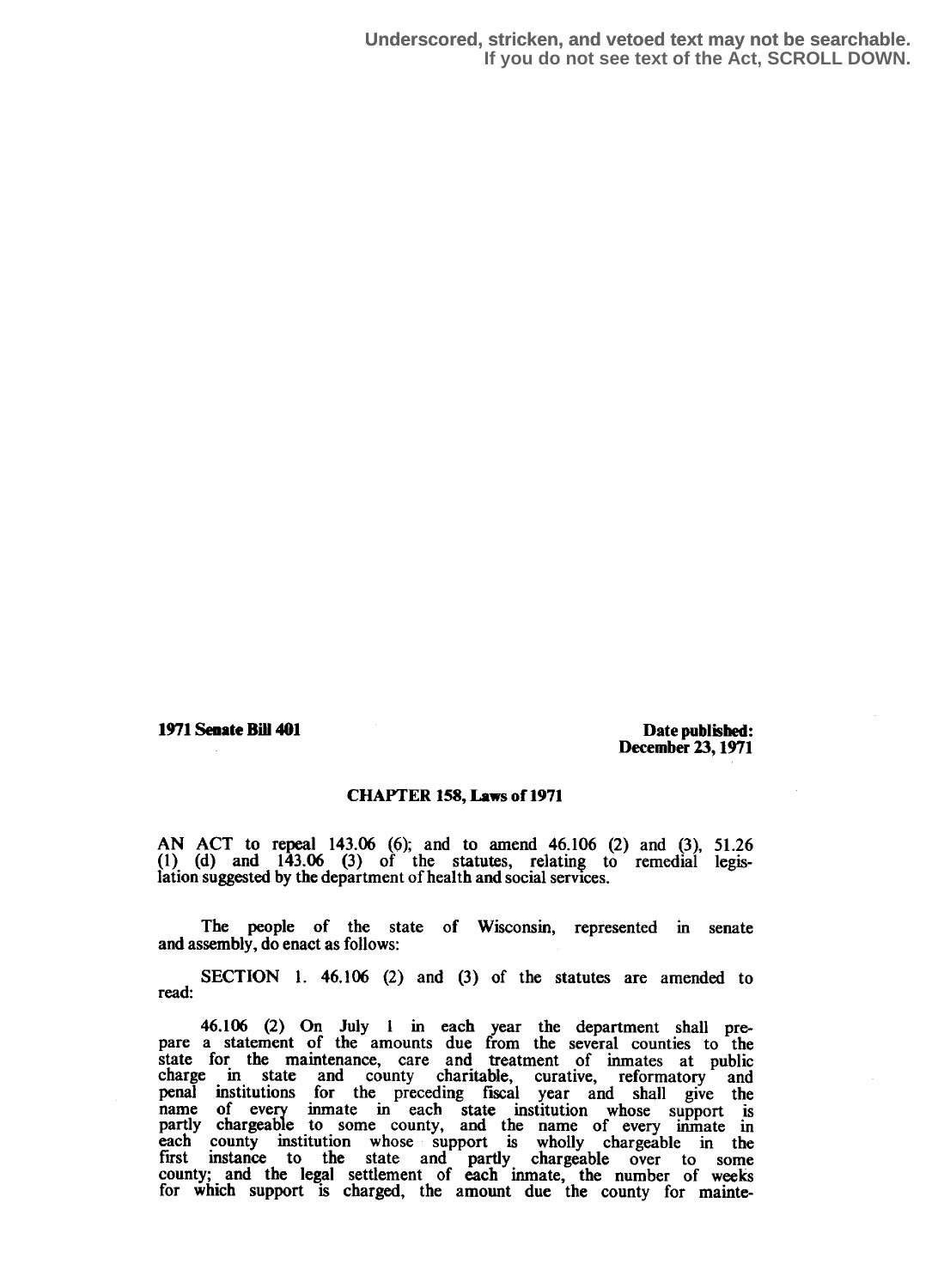## 417 **If you do not see text of the Act, SCROLL DOWN.**<br>And the Magnetic of the Act of the Act of the Act of the Act of the Act of the Act of the Act of the Act of th **Underscored, stricken, and vetoed text may not be searchable.**

nance, and the amount due to the state from the county <del>; itemized as</del><br>to <del>board, -clothing, -dental, -burial, -surgical -and-</del> -transfer. The to board, elothing, dental, burial, surgical and transfer. The department shall file such statement with the department of adminisdepartment shall file such statement with the department of adminis-tration, and mail a duplicate to the clerk of each county charged. Thereupon the secretary of administration shall charge to the several counties the amounts so due, which amounts shall be certified by the secretary of state, upon information certified to him by the secretary of administration, and levied, collected and paid into the state treasury as a special charge, at the same time as the state taxes. The amount so paid into the state treasury on account of care of patients in county hospitals shall be apportioned and paid to the counties to which it is due, from time to tune, in the proportion that the total collections from all counties for the care of such patients bear to the total charges against all counties for such care. The department of administration shall make the first apportionment and payment on April 1, in each year, covering collections to and including March 22. The collections made after March 22 and through August 20 shall be apportioned and paid on September 1 following, and the final payment shall be made on December 1 .

(3) On July 1 in each year the officer in charge of each county charitable, curative, reformatory and penal institution shall for the maintenance, care and treatment of inmates at public charge repare a statement of the amount due from the state to the county on forms supplied by the department. Such statement shall cover the preceding fiscal year and shall give the name of each inmate whose support is partly or wholly chargeable to the state; and his legal settlement, the number of weeks for which support is charged and the amount due to the county from the state  $\frac{1}{2}$  -itemized -as -to-board, elothing, dental, burial, surgical, and transfer. Said statement shall be verified by the officer making it and certified by the shall be verified by the officer making it and certified by the trustees of the institution to the department, and a duplicate thereof shall be forwarded to the county clerk. The department shall credit the county with the amount due the county for any recovery of maintenance and shall certify said statement to the department of administration, which shall pay the aggregate amount found due each county as provided in sub. (2).

## SECTION 2. 51.26 (1) (d) of the statutes is amended to read:

51.26 (1) (d) Paragraph (a) shall not apply to the treatment<br>of patients who do not have legal settlement in the county in which<br>the patient is beenitelized uptil the beginner in the county in which the patient is hospitalized until the hospital's reimbursement rate for such patients under s. 51.08 (3) and (4) is 110% of its individual average per capita cost . During the period in which any county hospital is allowed under s.  $51.08$  (3) and (4) to bill at more than 110% of such hospital's individual average per capita cost, the department shall determine eligibility for intensive treatment aids under this subsection based on the annual individual hospital report filed with the department under the mandatory uniform cost record-keeping requirement of s.46.18  $(8)$ ,  $(9)$  and  $(10)$ , and such determination of such hospital's eligibility for intensive treatment aids for patients who do not have legal settlement in the county in which the patient is hospitalized shall not be changed by a subsequent recalculation or audit report of any hospital's eligibility for intensive treatment aids. <u>This paragraph shall not apply</u><br>to treatment furnished from and after luly 1, 1971 to treatment furnished from and after July 1, 1971.

## SECTION 3. 143.06 (3) of the statutes is amended to read:

143.06 (3) No person with tuberculosis of the lungs or larynx, or any other disease whose vinual of the lungs contained in the sputum or other secretions shall deposit his sputum, or other infectious secretion, in such a place as to cause offense or danger. He shall provide himself with a receptacle in which to deposit his sputum, or other infectious secretion, and the contents of said receptacle shall be burned or thoroughly disinfected.